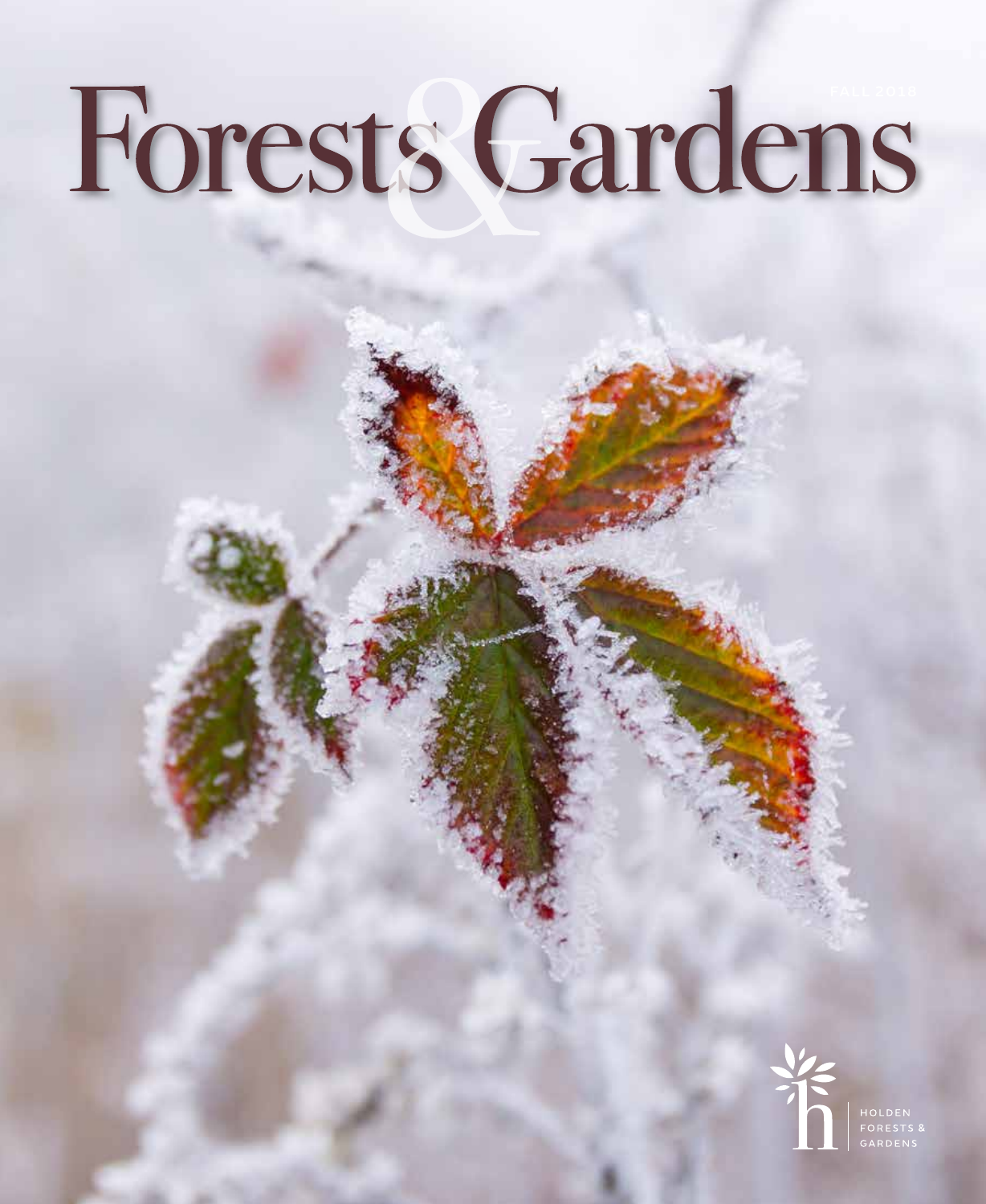### FEATURES

| SCIENTIST LECTURE SERIES                            |  |
|-----------------------------------------------------|--|
| 10th Anniversary of the Scientist Lecture Series  5 |  |

| <b>LEADING THE WAY</b>                   |  |
|------------------------------------------|--|
| Team of New Hires and Seasoned Veterans. |  |
|                                          |  |

PHYS-FEST 2 Participants Use Hyperspectral Camera To See The Unseen .............. 12

| PHYS-FEST 2                                                 |  |
|-------------------------------------------------------------|--|
| Scientists Take the Temperature of Holden Forests & Gardens |  |
|                                                             |  |

### DEPARTMENTS

| <b>BIRD BIO</b>                                                         |
|-------------------------------------------------------------------------|
| <b>PLANT PROFILE</b>                                                    |
| <b>VOLUNTEERS</b><br>The Gift of a Holden Forests & Gardens Volunteer10 |
| <b>HIGHLIGHTS</b><br>Welcome Winter with our New Seasonal Programs  15  |





©Holden Forests & Gardens

*Forests & Gardens* (ISSN 2474-6371) is a class and events magazine published quarterly by Holden Forests & Gardens, 9500 Sperry Road, Kirtland, Ohio 44094-5172. Subscription price is \$10 per year for members (included in membership fee) and \$55 per year for nonmembers.

Periodicals postage paid at Mentor, Ohio

Postmaster: Please send address changes to Forests & Gardens Magazine Holden Forests & Gardens 9550 Sperry Road Kirtland, Ohio 44094-5172



# **ForestsGardens**

#### **WINTER 2018-19, V3/1**

**Editor:** Cait Anastis, editor@holdenarb.org

**Art Director:** Jackie Klisuric

**Photography:** Mark Bir, Jean Burns, Jackie Klisuric, Hannah Morris Diana Sette, Katie Stuble

#### **BOARD OF DIRECTORS**

Bradley E. Turner, *Chairman* Verne D. Klunzinger Constance N. Abbey Paul R. Abbey Thomas D. Anderson Victoria U. Broer Barbara Brown, Ph.D. Andrew Coleman William E. Conway Jonathan E. Dick Paul E. DiCorleto Robert Galloway Sarah L. Gries Debra H. Guren Peter S. Hellman Joseph P. Keithley

Stephen J. Knerly, Jr. Joseph J. Mahovlic Michael C. Marino Cynthia Moore-Hardy Ellen W. Jones Nordell Deidrea L. Otts Jane Q. Outcalt Gary W. Poth Erin Kennedy Ryan Robin D. Schachat Lynn C. Shiverick Ruth M. Stafford K.K. Sullivan Charles F. Walton

Jill Koski, *President & CEO*



Forests & Gardens is the member magazine for Holden Forests & Gardens, which includes the Holden Arboretum in Kirtland and the Cleveland Botanical Garden in Cleveland.

**Our Mission:** Advance and inspire a deeper understanding of plants to enhance life.

**Our Vision:** Vibrant green communities and diverse native forests of the Great Lakes region will flourish and sustain life.

#### Stebbins Gulch

#### Dear Friends of Holden Forests & Gardens,

My first anniversary as president and CEO of Holden Forests & Gardens is just around the corner. This year has been one of listening, learning and building. And, then listening and learning some more. I've had the chance to meet, talk and get feedback from many of you. I want these conversations to continue. Your stories, comments and questions have been invaluable to me and the entire team as we plan for the future of Holden Forests & Gardens.

The Volunteer Recognition Event this past September was themed, "Volunteers Make Holden Forests & Gardens Sing." I was lucky enough to have the chance to express my gratitude to the volunteer force that is 1,700 people strong, and the theme called my attention to an observation cited by Daniel H. Pink in his recent book, *When: The Science of Perfect Timing*: "Choirs are peculiar. A lone voice can sing a song. But combine a few voices, sometimes lots of voices, and the results transcend the sum of the parts."

Not only was this statement fitting to describe the impact of volunteers at the Arboretum and Botanical Garden campuses, but I also think it describes the conclusion that has surfaced time and again as we build vision for the future of Holden Forests & Gardens:

**"The sum of Holden Forests & Gardens, formerly the Holden Arboretum and Cleveland Botanical Garden as separate organizations, transcends the sum of the parts, and promises so much more mission impact in Cleveland and Northeast Ohio."**

In this issue, members of the new newly shaped leadership team will share a bit about their roles and the reasons they choose to work at HF&G. The team is enthusiastic, creative, knowledgeable and ready to roll their sleeves advance the mission. I'm proud to have them as partners and look forward to introducing them to all of you.

The development of a new five-year strategic plan is a top priority during the coming year. We look forward to engaging you in the process. We want to know how you see the Botanical Garden and Arboretum working to benefit the needs of you, your neighborhood and Northeast Ohio.

In the meantime, I'm excited to give you a preview of our plans for the coming months following extensive planning work over the summer.

We will be advancing initiatives that focus both internally and externally to grow attendance, build a sustainable financial model, position HF&G as a relevant and impactful nonprofit, lead regional urban and community forestry efforts, and implement new professional standards and practices for the organization. All our initiatives have the same desired outcome to serve our community and to inspire a deeper understanding and connection to plants and the natural world around us.

The Botanical Garden and Arboretum campuses are grounded in rich legacies of horticulture, science, learning, and beauty. As destinations, they are tremendous assets to our region. We will continue to invest in making our campuses inspiring and engaging places to visit.

You will see enhanced programming and exhibitions that make visits fun and worth coming back for, but also programs with even stronger mission ties leveraging the knowledge and expertise of our team.

We will build on traditions like Goblins and GLOW, and pilot new ideas such as more as more active winter programming at the Arboretum. Our programs will be designed to reach audiences of all ages, but we are committed to ensuring a robust program schedule for children and young families to help advance the next generation of plant enthusiasts.

You will also be seeing Holden Forests & Gardens out in the community and maybe even your neighborhood. We are putting great emphasis on work that expands our impact beyond the borders of the Arboretum and Botanical Garden campuses.

### **PRESIDENT'S COLUMN**

# Greetings!

continued on page four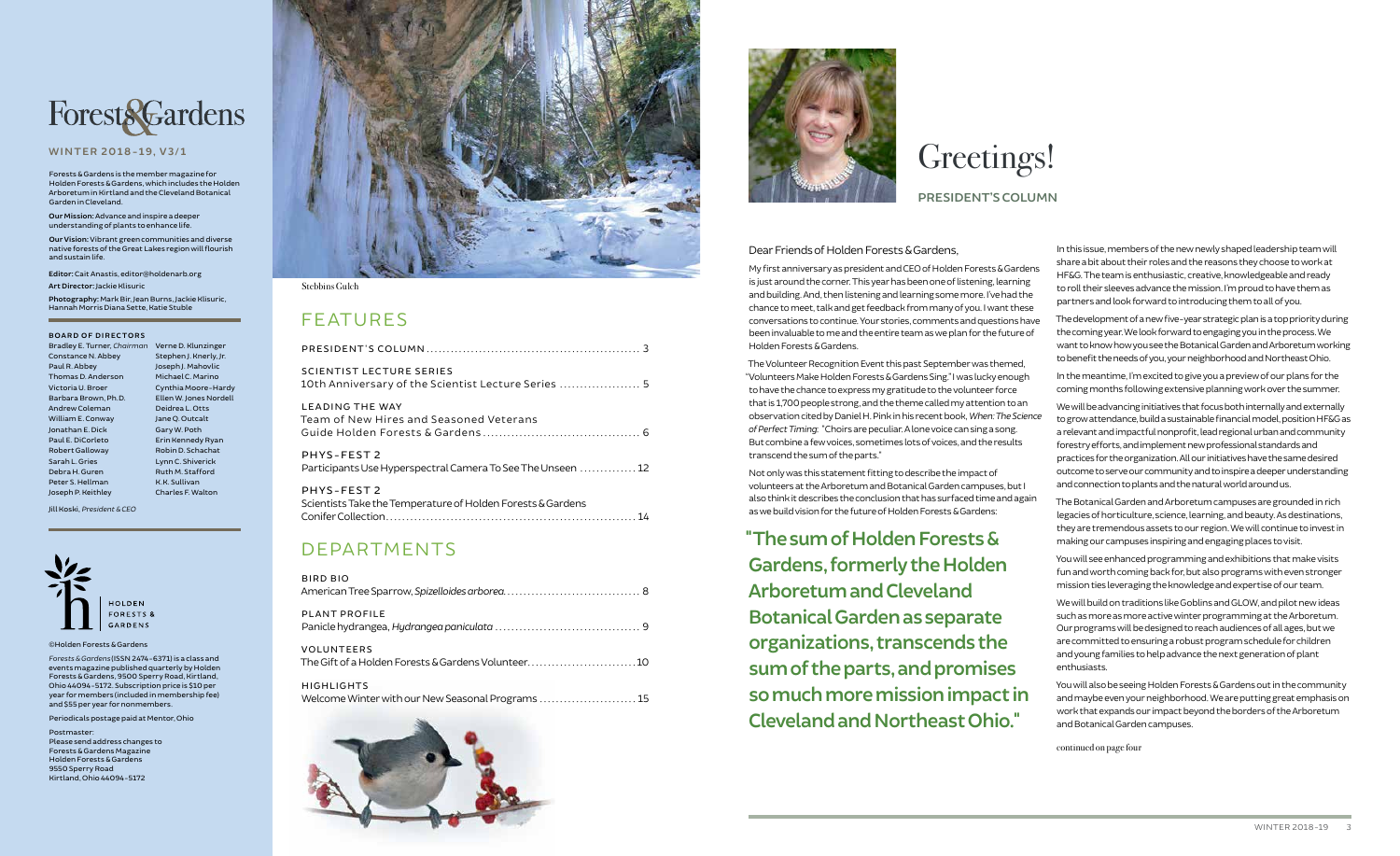



Here is just a sampling of work that will continue and grow in the community:

**Sprouting Young Scientists (SPYS)**, a new preschool multi-season outreach program encouraging hands on exploration of the world of plants using live plant materials. This year, 40 classrooms will take part in the second round of field testing.

The Cleveland Learning Experience for Science Collaborative, better known as CLE4SCI, is a group composed of Holden Forests & Gardens, the Cleveland Museum of Natural History, Shaker Lakes Nature Center, Great Lakes Science Center, Greater Cleveland Aquarium and Cleveland Metro Parks Zoo. Each organization provides hands-on science programming for a particular grade level in the Cleveland Metropolitan School District. We are field testing a new third grade program on the life cycle of plants and butterflies to 50 classrooms. Generous funding from several sources allows us to provide this unique opportunity at no cost to the Cleveland Public Schools so their students can make a connection with science and the world around them.

**Green Corps**, an urban agricultural, work-study program for high school teens ages 14 - 18 started in 1996 by the Cleveland Botanical Garden, and now a part of Holden Forests & Gardens. With youth forming the core of the program, our focus revolves around using urban agriculture as a tool to teach job, leadership and life skills. During the 2018 season, Green Corps employed 50 teens from 23 high schools in Cleveland and its inner-ring suburbs to work at one of our four urban farms.

**Trees Corps**, a pilot work force development and urban forestry program that seeks to train individuals for a career in urban forestry and arboriculture. During its successful first year, a crew of eight participating in a the 19-week program, which combined classroom learning and hands-one training. Crew members planted 500 new trees and completed multiple certification programs while actively assisting local communities with tree care, maintenance on 1,000 area trees.

**Working Woods**, funded by the Sherwin Institute for Woodland Management and centered at the old sugar bush located across from Corning Lake on Sperry Road. The goals are to demonstrate sustainable, ecologically sound forest management practices for the forestry community, large land owners and the general public; to test conservation methods that may be used for restoration or improvement of young forest stands and advance science within this area through active research and education of college students. We have numerous public and private partnerships supporting this work that we hope will advance excellent management practices, especially on the 70 percent of land held by private landowners.

**Academic Research**, which is often a program area little known to the general public and even our members. We are focused on raising the prominence and aware of our science and research program housed at the Long Science Center. The team conducts original research in our collections and natural areas and publishes research in peerreviewed international scientific journals to advance knowledge. We have partnerships with regional and national universities and our staff hold faculty appointments at Case Western Reserve, Kent State and Ohio State universities. This work benefits from access to our plant collections and naturals. We hope to encourage more people to attend staff led hikes and public talks, including the Scientist Lecture Series celebrating its 10th year.

There is no shortage of opportunity as the journey continues in the coming year. Our vision can only be accomplished together, with your support. You are community leaders, ambassadors, cheerleaders, members, donors and friends. Your passion for our mission inspires us every step of the way. We are grateful.

With gratitude, **JILL KOSKI** President and CEO



For the past decade, the Scientist Lecture Series has been showcasing the work of researchers from around the country as they unravel the mysteries of nature and search for solutions to the challenges facing Earth's diverse ecosystems.

Introduced in 2008, the lecture series at the Holden Arboretum focused on giving our members and guests the opportunity to learn more about the work taking place in the Arboretum's research labs and collections. Presented by members of the Arboretum's research staff, the first lecture focused on sugar maple decline in the northeastern United States and the role air pollution may be playing in that process. The second explored research conducted at the David G. Leach Research Station on plant diseases affect rhododendrons.

In its second year, the scope of the series expanded, with researchers from partner institutions invited to share their work with Arboretum audiences. The first, Tom Rooney, from Wright State University, presented research on the ecological impact of the white tail deer on Ohio's ecosystems. Since then, Holden Forests & Gardens audiences have welcomed scientists from botanical gardens and universities around the country.

 The lecture series serves three important purposes, said David Burke, chief program officer for research, horticulture and conservation.

"The first is to help educate the public on environmental issues," he said. "Increasingly, there is a disconnect between science and the public, with a lack of public understanding of science and how scientist work. We need an informed public when it comes to deciding what kinds of environmental policies to support, as well as a public that understands the importance of science education."

The series may also help stimulate an interest in plants among young people, Burke said. "We see universities abandoning plant biology and botany programs. There just aren't a lot of students going into plant biology anymore."

Finally, the lecture series helps to showcase Holden Forests & Gardens' research program and facilities, leading to new collaborations between the HF&G scientists and researchers from outside agencies, Burke said. These collaborations are fundamental to advancing our understanding of how forest ecosystems function and finding new and better conservation practices.

The lectures have been a hit with Holden Forests & Garden audience, with 40 to 50 people attending each talk to learn more about science. The audience is diverse, with HF&G members mingling with college and high school students and faculty members from area universities.

Holden Forests & Gardens kicked off the 10th anniversary year of the talks in October, when Jennifer Ison, PhD, from the College of Wooster, shared her work on plant-pollinator mutualisms. Presentations planned for the winter months include *From Microbes to Mountains, Exploring Environments in a World of Change* by Aimée Classen, PhD, of the University of Vermont on Jan. 16 and *Mentor Marsh: History, Tragedy, Recovery* by David Kriska, PhD, from the Cleveland Museum of Natural History. To learn more about these talks, see page 15 of the Classes & Events schedule or visit our website at holdenfg.org.

> SQIENTIST **LECTURE SERIES**

### 10th Anniversary of the Scientist Lecture Series

By Cait Anastis, Editor

Preschool student takes part in SPYS. Green Corps students learn more about soils in a workshop led by Larry Phelan, a professor of entomology at Ohio State University.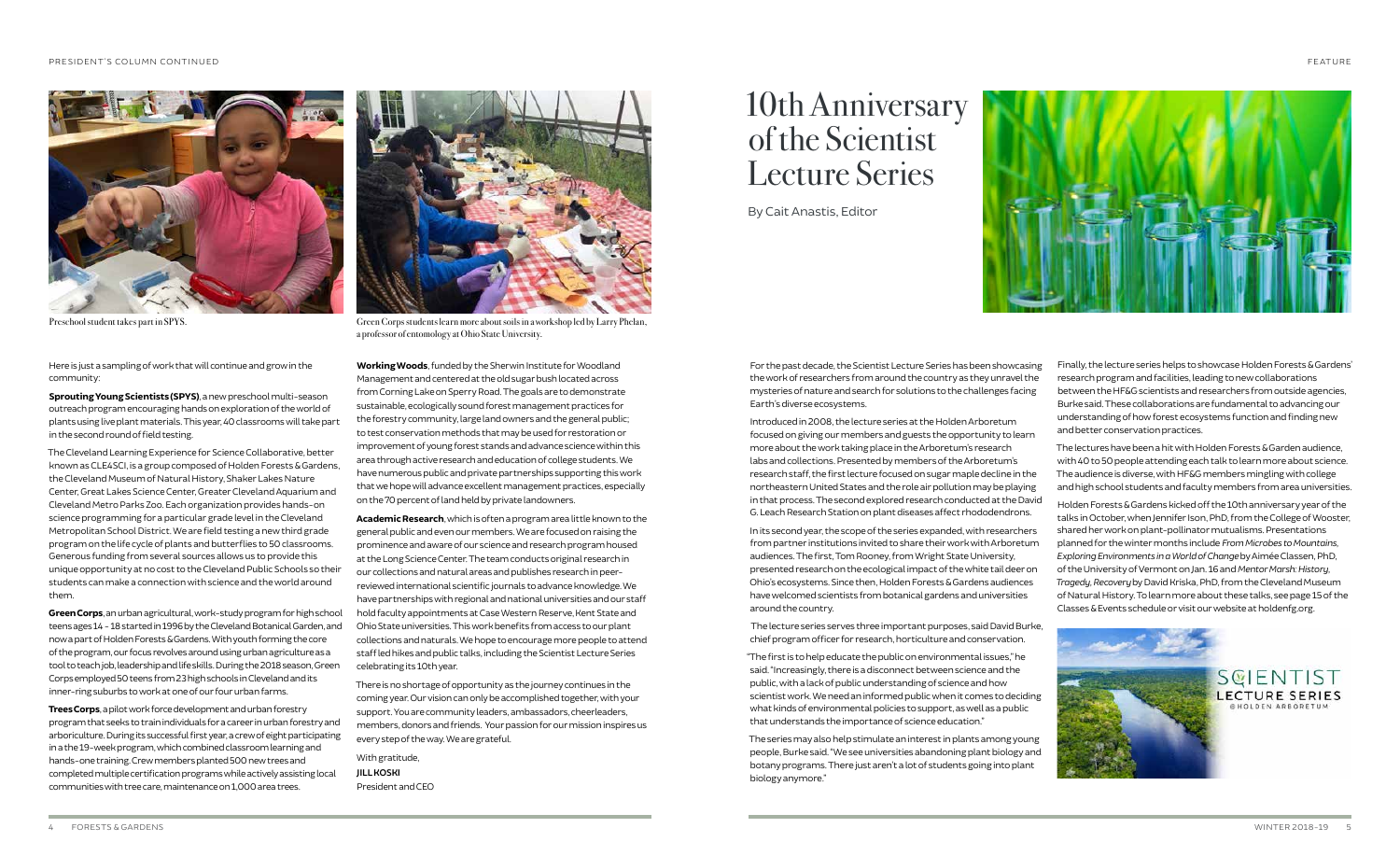#### **JOEL ALPERN, CHIEF OF EDUCATION AND GUESTS EXPERIENCE**



The newest member of the leadership team, Alpern joined the staff in August. Describing himself as a lifelong "museum geek", Alpern previously served as director of exhibitions at the Cleveland Museum of Natural History where he oversaw the museum's permanent and temporary exhibition programs. Prior to joining the

staff at the Cleveland Museum of Natural History in 2006, he worked in exhibitions at the Peggy Notebaert Nature Museum in Chicago.

The chance to be a part of Holden Forests & Gardens was an opportunity Alpern didn't want to pass up. "Having spent nearly my entire career in service to environmental science focused cultural institutions, the opportunity to lead and transform programs and experiences at HF&G's two incredible campuses was the chance of a lifetime," he said. "On meeting Jill and the team, I found their passion and drive was contagious – I was all in!

Alpern's Education and Guest Experience team will be key player in fulfilling HF&G's mission to advance and inspire a deeper understanding of plants to enhance life. "My team's role is to bring that to life through spectacular experiences, whether in our forests, gardens, classrooms, community and the broader world," he said.

creating a greener Northeast Ohio. "Having spent the better part of my career in the for-profit world, I was excited for the opportunity to dedicate my time and energy to a mission-based organization that I completely connected with," she said. "Jill's vision for the organization's future, including bringing together two world-class institutions while leveraging the assets of both campuses, really convinced me to make the move!"

Her extensive experience will help keep the organization on solid financial ground as it moves forward. "My teams supports the organization as they provide outstanding programming in service to the community, keeping in full sight all fiduciary responsibilities in delivering our mission," she said.

#### **BRIAN PARSONS, CHIEF PLANNING OFFICER**



Parsons started his career at the Holden Arboretum as a student intern in 1977 after graduating from Beloit College. He later joined the full time staff as assistant superintendent of grounds, holding numerous positions over the years, including field naturalist, natural areas coordinator, and then director of conservation. In his spare

time, he served as the organization's computer systems manager and learned how to propagate native plants. He has left a lasting mark on the grounds of the Arboretum, helping to design and build the Myrtle St. Holden Wildflower Garden and the Arlene and Arthur S. Holden Jr. Butterfly Garden. In 2009, he stepped into the role of project manager for the New Leaf Master Plan.

 Now as the chief planning officer, he oversees facilities, safety and security, and planning. "In general - this team is part of the behind the scene support groups that assist with implementing the "Clean, Safe, Ready" program at both locations. We work to ensure that staff has a clean and safe facility to work in, that our guests have a clean and safe facility to visit, and that the equipment staff use to deliver programs is likewise safe and ready," he said. "Within facilities we seek to help the organization achieve its goal of a fiscally sustainable budget by looking to conserve resources through ongoing preventative maintenance, making sound decisions about repairs, equipment replacements, and working with other staff to implement critical capital improvements that enhance the guest experience.

Even after 40 years at the Arboretum, Parsons is passionate about the work being done at Holden Forests & Gardens. "Be it the Holden Arboretum, the Cleveland Botanical Garden or Holden Forests & Gardens, I still love the land, the landscapes, Northeast Ohio region and the mission of the organizations," he said. "Over the past 41 years I have been very fortunate to have had the opportunity to serve many roles in the organization and as long as I feel I am having a positive impact and helping the organization achieve its goals I will continue to answer the call to be of service to the organization."

### **DAVID BURKE, PHD, CHIEF PROGRAM OFFICER SCIENCE, HORTICULTURE AND CONSERVATION**



While Burke may have stepped into a new role this year leading the diverse team that includes HF&G's conservation, community forestry, horticulture and research staff, he joined the staff at the Holden Arboretum in 2006 as a scientist in the research department. Burke earned his doctorate in

biology from Rutgers University in New Jersey with an emphasis in ecology and evolution. His research focuses on plants and beneficial soil microbes. In 2012 he was named chairman of the research department, his team's work advances HF&G's outreach efforts.

"All life depends on the conservation of nature and the natural resources nature provides. The science programs are dedicated to growing our understanding of plant and environmental science so that we may be effective stewards of the natural world and enhance the life and well-being of all our communities," Burke said. "Clean air, clean water – these are essential for the maintenance of all life and the well-being of our society. And plant conservation is the foundation of clean air and clean water. At HF&G, we are dedicated to this public service mission of conservation and knowledge, and we work to share our knowledge, experience and excitement about plants and nature with other scientists, conservation practitioners and the public. Educating people about the wonder and importance of nature in our lives so that we can learn together, and be effective stewards of the world entrusted to us is a primary focus of the public service mission of the science programs."



#### **ELLEN GREVEY, CHIEF OF EXTERNAL AFFAIRS**

Joining the Holden Forests & Gardens team in May, Grevey will lead HF&G's philanthropy and communications programs. She joins us from Franklin Park Conservatory and Botanical Gardens (FPC) in Columbus, Ohio where she served as vice president of philanthropy and previously, director of visitor experience. At FPC she led a successful

\$22 million capital campaign, exceeding goal and completing four major projects focused on growing visitation, earned and contributed income. Before this, Grevey worked in communications for a privately held technology company, handling public and media relations, internal communications, publications, website and social media. Her department will advance the HF&G mission by raising both awareness and dollars.

"External Affairs will advance Holden Forests & Gardens through philanthropy and communications," she said. "We are excited to share the stories of our work in community forestry, urban farming, youth education, scientific research and much more. Stewarding and serving our community of members, volunteers, donors and visitors is top priority. Holden Forests & Gardens thrives because of the participation and support of 17,000+ member households, 375,000 annual visitors, and the kindness of many generous donors. I am looking forward to welcoming more people from greater Cleveland and beyond to enjoy our unique gardens, collections, programs and exhibitions.

"What attracted me the most was the opportunity to support, elevate, and promote this amazing institution that I loved as a child" she said. "Holden Forests & Gardens impacts so many lives through its rich and diverse natural resources, incredibly talented staff and excellent programs. It is an essential part of the landscape, history and fabric of the Northeast Ohio community and I am truly proud to be a part of its continued success."

#### **KATHY HEFLIN, CHIEF FINANCIAL OFFICER**



Heflin joined Holden Forests & Gardens from Brandmuscle, a start-up marketing services technology company that grew to offices across four cities and over 700 employees. During this time she led a broad range of financial, accounting and administrative activities as the vice president of finance. Her career began in public accounting and

progressed across consumer goods, telecom and construction industries prior to joining Brandmuscle.

Accepting the position at Holden Forests & Gardens was an opportunity to put her talents to work at nonprofit dedicated to

FEATURE

## Leading the Way

**Team of New Hires and Seasoned Veterans Guide Holden Forests & Gardens**  By Cait Anastis, Editor

**The past year has brought a number of changes to Holden Forests & Gardens as President and CEO Jill Koski has worked to move the organization forward in pursuit of the its vision to help support greener communities in the Northeast Ohio.** 

 **To help propel those efforts forward, Koski has built a new leadership time that is a dynamic mix of seasoned Holden Forests & Gardens veterans and talented newcomers, drawn from the non-profit and business world.**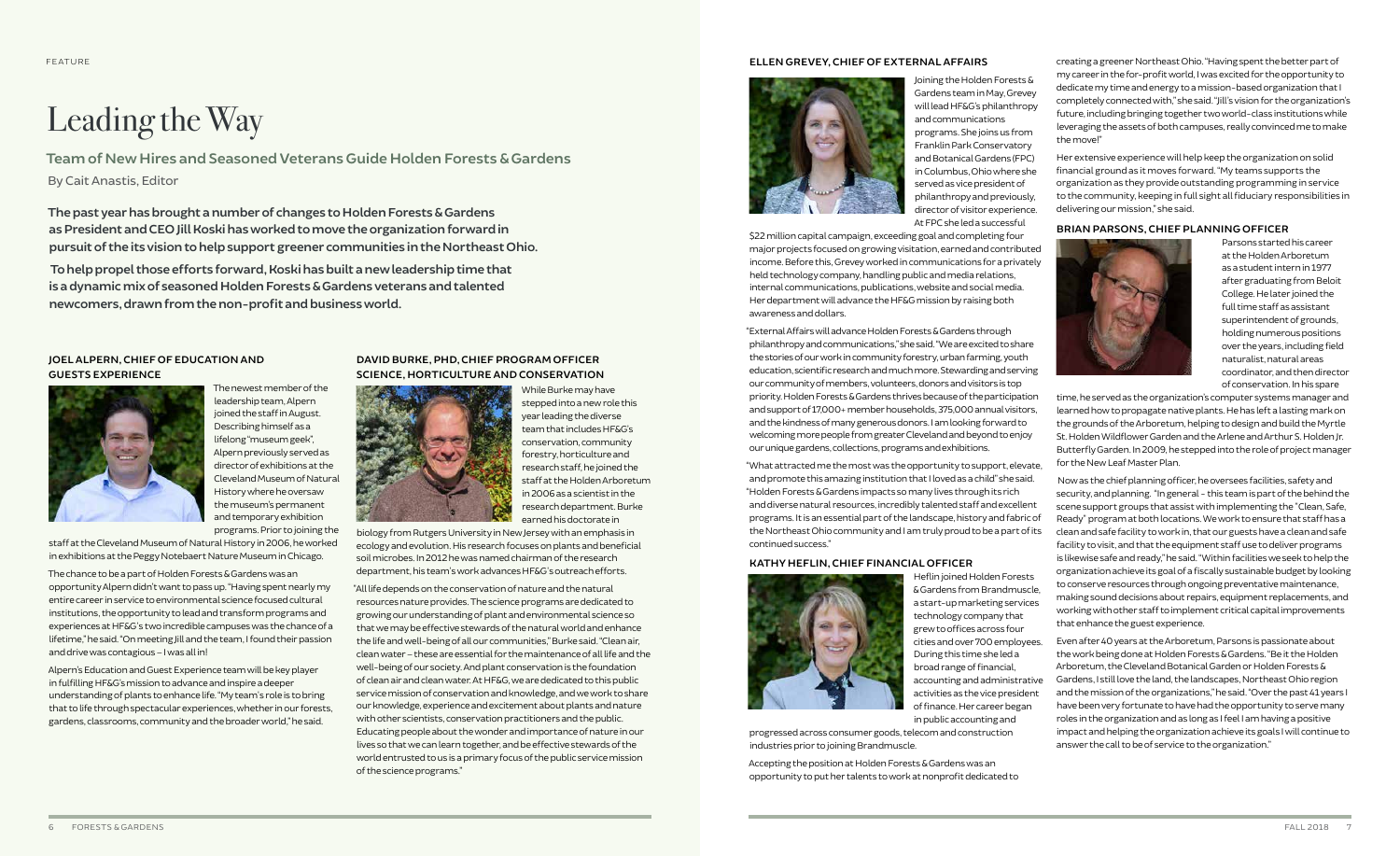Native to sunny or fairly open slopes, valleys and mountain tops in China, Japan and the island of Sakhalin, *Hydrangea paniculata* is an outstanding summer blooming shrub for Northeast Ohio landscapes. It is easily cultivated, requiring a bit of late winter to early spring pruning to keep it looking its best from year to year. If just the tips of the branches containing the seed heads are pruned the plant will have relatively small inflorescences and eventually reach 10-12' in height. If established plants are pruned moderately to 3-5' from the ground every year the shrub will not exceed 6-10' in height, and its inflorescences will be larger. If pruned hard, back to 1' or less from the ground, the new stems will be willowy and floppy with even larger inflorescences, but this is not recommended. For pollinators, the less dense the inflorescence the better, with beetles, bees and even a few butterflies being attracted. In recent decades many cultivars of panicle hydrangea have been developed in the Netherlands.

At both the Holden Arboretum and Cleveland Botanical Garden, *Hydrangea paniculata*'Limelight' has been excellent. It is a commercial success in part because of its precocious nature, bearing flowers on small potted plants at garden centers. Vigorous plants grow to 8-10' tall. In Northeast Ohio, the "lime" part of the name refers to the color of the floral bracts or sepals from September to frost, with chartreuse on the young inflorescences in late June or early July that soon turn bright white.

Visitors to the Arboretum can see examples of these hydrangeas on Beech Knoll in the Layer Rhododendron Garden and at Lantern Court near the circle in front of the house. At the Botanical Garden, look for them outside the fence adjacent to the southwest corner of the Western Reserve Herb Society (WRHS) Herb Garden. Although 'Limelight' is not a good variety for attracting pollinators due

to its dense heads packed with showy sterile sepals, it has attracted a grey tree frog or two – amusingly light green – at Lantern Court, who are no doubt awaiting six-legged snacks.

Other cultivars of panicle hydrangea at the Arboretum and Botanical Garden include:

• Little Lime a.k.a. 'Jane,' selected for its more diminutive stature, growing to only about 4.5' tall for us after being planted in 2014 near the Corning Visitor Center behind the top row of the amphitheater and in 2015 at the Botanical Garden near the circle adjacent to the WRHS Trial and Cutting section. The white inflorescences are a bit smaller than 'Limelight' and turn light green with pink highlights once the tiny fruit are forming in September and October.

• Quick Fire® a.k.a. 'Bulk' was selected for its relatively compact growth habit (6-8' tall), fairly dense white inflorescences with many fertile flowers late June through July with the sepals turning pink by August. It can be found at the Botanical Garden adjacent to the WRHS Trial and Cutting section, and at the Arboretum on the north and south ends of the Paine Rhododendron Discovery Garden, in the Layer Rhododendron Garden, Holden Butterfly Garden and at Lantern Court by the south terrace.

• Pink Diamond™ a.k.a. 'Interhydia' grows 8-10' tall, fairly dense white inflorescences with many fertile flowers July and August with the sepals turning pink in September. Visitors can find Pink Diamond in the Sunken Garden near the north side of the Botanical Garden, and at the Arboretum on the south side of the Display Garden, at Lantern Court on the rise east of the drive, and in Paine Rhododendron Discovery Garden, north of the overlook and south of the rest rooms, where it was pruned hard near the ground, resulting in floppy and leggy growth.

• Pinky Winky® a.k.a. 'Dvppinky' grows 6-8' tall, fairly dense white inflorescences with many fertile flowers July and August with the sepals turning pink in September. Planted by the courtyard at Lantern Court.

• 'Tardiva' grows 8-10' tall, fairly open white inflorescences with abundant fertile flowers August and September. Planted in the Sunken Garden at the Botanical Garden, and in the Sally Gries Entry Beds by Sperry Road, on the northeast side of the Layer Rhododendron Garden and by the north terrace at Lantern Court at the Arboretum.

### Panicle Hydrangea

*Hydrangea paniculata* By Ethan Johnson, plant records curator

Strictly winter visitors, American tree sparrows, can be commonly seen in old fields, grassy meadows and at bird feeders. Despite their name, American tree sparrows are not associated with trees, instead foraging and nesting on the ground. Instead their name comes from European settlers because the birds reminded them of the Eurasian tree sparrow.

Fall through spring American tree sparrows are herbivores, eating plants that primarily include sedge, ragweed, knotweed, goldenrod and other seed bearing plants. They will on occasion eat berries, catkins, insects, insect eggs and larvae when available. In the winter they frequently scratch at exposed soil to uncover seeds that have been buried. During the summer months their main diet also includes insects such as beetles, flies, leafhoppers, wasps, moths and caterpillars. They will also eat snails and spiders.

American tree sparrows breed in low shrubby growth along the northern Canada's tree limit. In up to seven days females construct their coarse grass, weed stem nest on or near the ground at the base of a shrub, grass tuft or deal branch. They line their nest with fine dry grass, moss, feathers and hair. American tree sparrows synchronize hatching and fledging. Females lay one pale bluish or greenish, with brownish spotting, egg per day until she has laid three to six eggs. Despite males visiting the nest, only females incubate the eggs over the next 11-13 days. The young hatch within hours of each other and may not hatch in the order their eggs were laid. The young sparrows leave the nest about nine to 10 days after hatching, but don't fully master flight for another five days. Because of this, both parents tend to the young for another nine to 10 days.

American tree sparrows are abundant and widespread because most nesting areas are remote from human disturbance. Partners in Flight estimates the global breeding population at 20 million. In the winter range, they adjust readily to disturbed habitats, human settlement and capitalize on foraging at backyard feeders.



### American Tree Sparrow

### *Spizelloides arborea*

By Rebecca Thompson, Manager of Academic Programs

### **BIRD FACTS**

#### **SIZE: 5.5-6.5 inches Wingspan: 9.5 inches**

**DESCRIPTION: Gray head with rusty cap and eye line; streaked brown, black and white back; Gray to buff unstreaked breast with a dark central spot.**

**RANGE: Breeding most of Alaska and Northern Canada. Winter includes southern Canada and the United States, except the western states and all of Florida.**

**VOICE/SONG: High whistled tseet tseet followed by short whistles Call: multiple musical twitter teedle-eet**

**BEST LOCATION TO VIEW: Arboretum — Thayer feeders, Corning Lake Botanical Garden — Areas with seed bearing plants**

#### **PLANT FACTS**

**LIGHT: Full sun to part shade**

**SOIL TYPE: Moist, yet well drained, acid to neutral**

**MATURE SIZE: 8-12' with equal or greater spread**

**BEST LOCATION: USDA Zones 4a-8a SOURCE: Local garden centers**

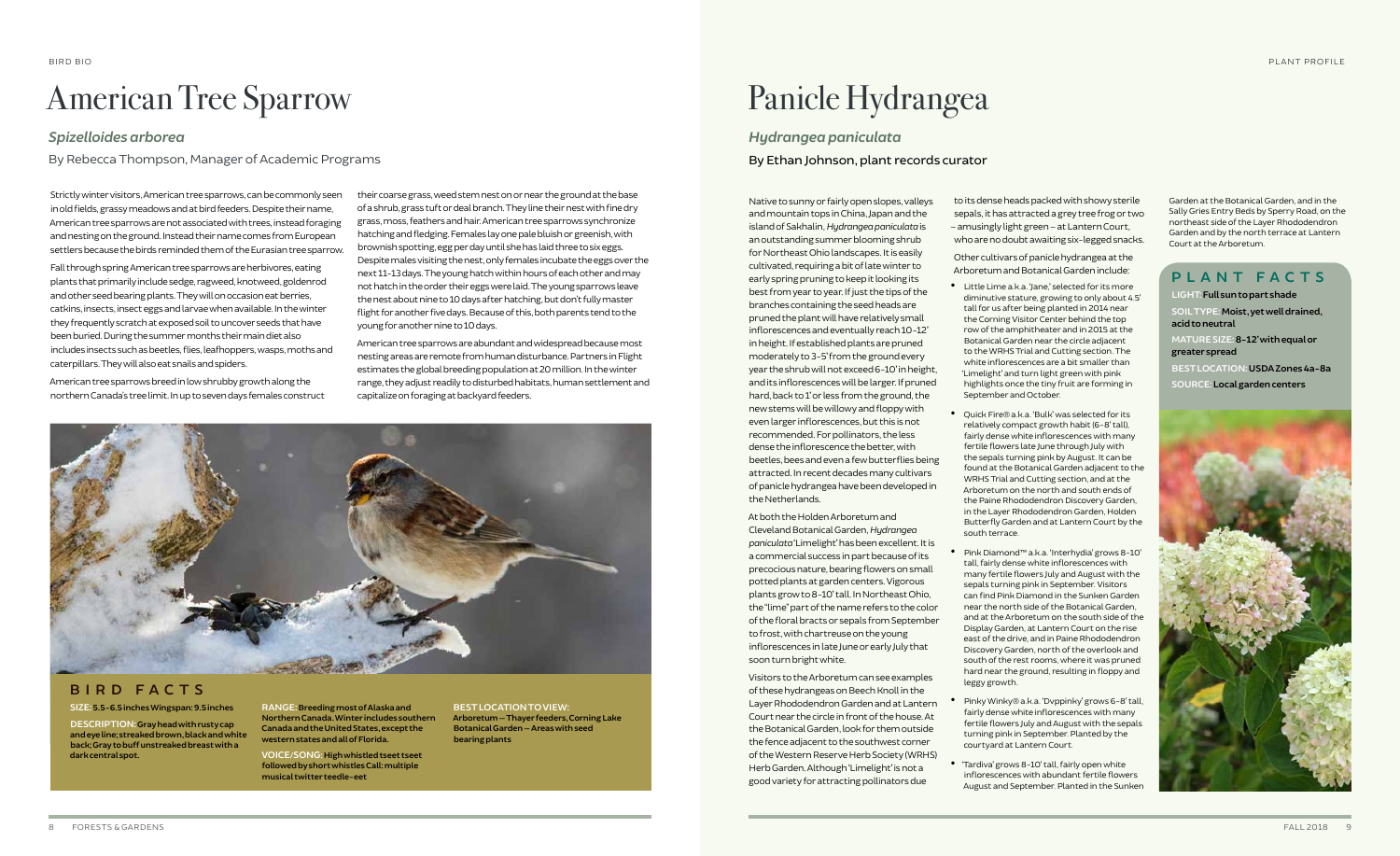









During this season of giving, we especially appreciate the gift of our many volunteers who share their time and talent, their energy and creativity, their passion and commitment to supporting the mission of Holden Forests & Gardens. In September, we honored their collective contribution at our 2018 Volunteer Recognition events with the theme of Volunteers Make Holden Forests & Gardens Sing! In her opening remarks to volunteers attending the Arboretum campus event, President and CEO Jill Koski noted the inestimable value of having dedicated volunteers working together on behalf of our organization. "I know that you are far more than the specific roles and work you provide while directly fulfilling your volunteer commitment. You are community leaders, ambassadors, cheerleaders, members, donors and friends. We are grateful. Thank you for being a part of the choir that makes Holden Forests & Gardens sing!"

In addition to acknowledging the vital support of all our volunteers, several volunteers at both campuses received special recognition. At the Cleveland Botanical Garden Recognition Brunch, Sally Hanrahan was presented with the 2018 Botanical Garden Volunteer of the Year Award by last year's recipient, Rodrick "Rod" Chima. Nominated by Kate Nickley, coordinator of the Hershey Children's Garden, Hanrahan has been a familiar and frequent face in any volunteer activity involving children for the past 10 years. Be it at a special event such as Glow, Boo-tanical Bash, or Egg Hunt or through her weekly efforts in the Children's Garden, she can be seen engaging, exciting and educating our youngest guests about the magical wonders found in our gardens. Hanrahan was also singled out for her "hard



work, creativity and kindness" and the many ways in which she goes "above and beyond" to provide support and encouragement to staff and other volunteers. Hanrahan was congratulated on her award by Holden Forests & Gardens Chief of External Affairs Ellen Grevey, Board Chairman Bradley E. Turner, and Volunteer Coordinators Tracee Patterson and Sarah Hartley. Joining her at the podium were the 2018 Botanical Garden campus Lantern Award winners, Hollis Hamilton, Yvonne Morbitzer and Marianne Stern; and Birdhouse Award winners, Sharon Skora, Debbie Smith and Lori Whittington.

hard Beck, Jennifer Ault and Al Cowger



Jane Brockway, Tish Collier



Hap Howle, Hank Andrews, Susan Lombardo and Marilyn White Sarah Hartley, Sally Hanrahan and Tracee Patterson. Brad Turner Research Martilyn White Brad Turner Research Martilyn White Brad Turner

At the popular Holden Arboretum Recognition Clambake, Yvette Slusarski received the R. Henry Norweb Jr. Volunteer of the Year Award from 2017 winner Maria Stannek. A volunteer since 2011, Slusarksi was recognized for her significant contributions to the education department. Nominating staff member Vanessa Pierce, manager of family engagement, shared that in addition to her work as a school guide and on special events and projects, "Yvette took over the difficult and time-consuming job of coordinating our Tree Tale Tellers program last spring. She was able to improve the program by making new bags and materials, as well as coordinating the training session and library visits. She handled everything with a professional demeanor and friendly smile. Her hard work paid off as we were able to reach 24 libraries, and 644 people were served in just two months." Slusarski was thanked for her service by Koski, Turner, Hartley and e Patterson. Also recognized were the 2018 Arboretum campus



Lantern Award winners, which included Jane Brockway, Tish Collier and Amy Goletz, as well as Birdhouse Award winners, Jennifer Ault, Richard Beck and Al Cowger.

Volunteers with a lifetime achievement of contributing 1,000 hours or more to Holden Forests & Gardens were also presented with certificates at this year's events, and included volunteers Hank Andrews, Marilyn White, Joyce Smith, Susan Lombardo, Hap Howle, Enid Kraus and Sister Pat McHale.

Both individual and group volunteers share the gift of their time in a variety of activities and programs at both our campuses. If you are interested in joining our volunteer community, please contact Sarah Hartley, Arboretum volunteer coordinator, at 440.602.8003 or Tracee Patterson, Botanical Garden volunteer coordinator, at 216.707.2822 for more information.



### The Gift of a Holden Forests & Gardens Volunteer

By Tracee Patterson, Volunteer Coordinator, Botanical Garden campus



Ed and Yvette Slusarski with Jill Koski and Brad Turner.



Debbie Smith Marianne Stern, Yvonne Morbitzer and Hollis Hamilton



Enid Kraus, Sr. Pat McHale, Ellen Grevey and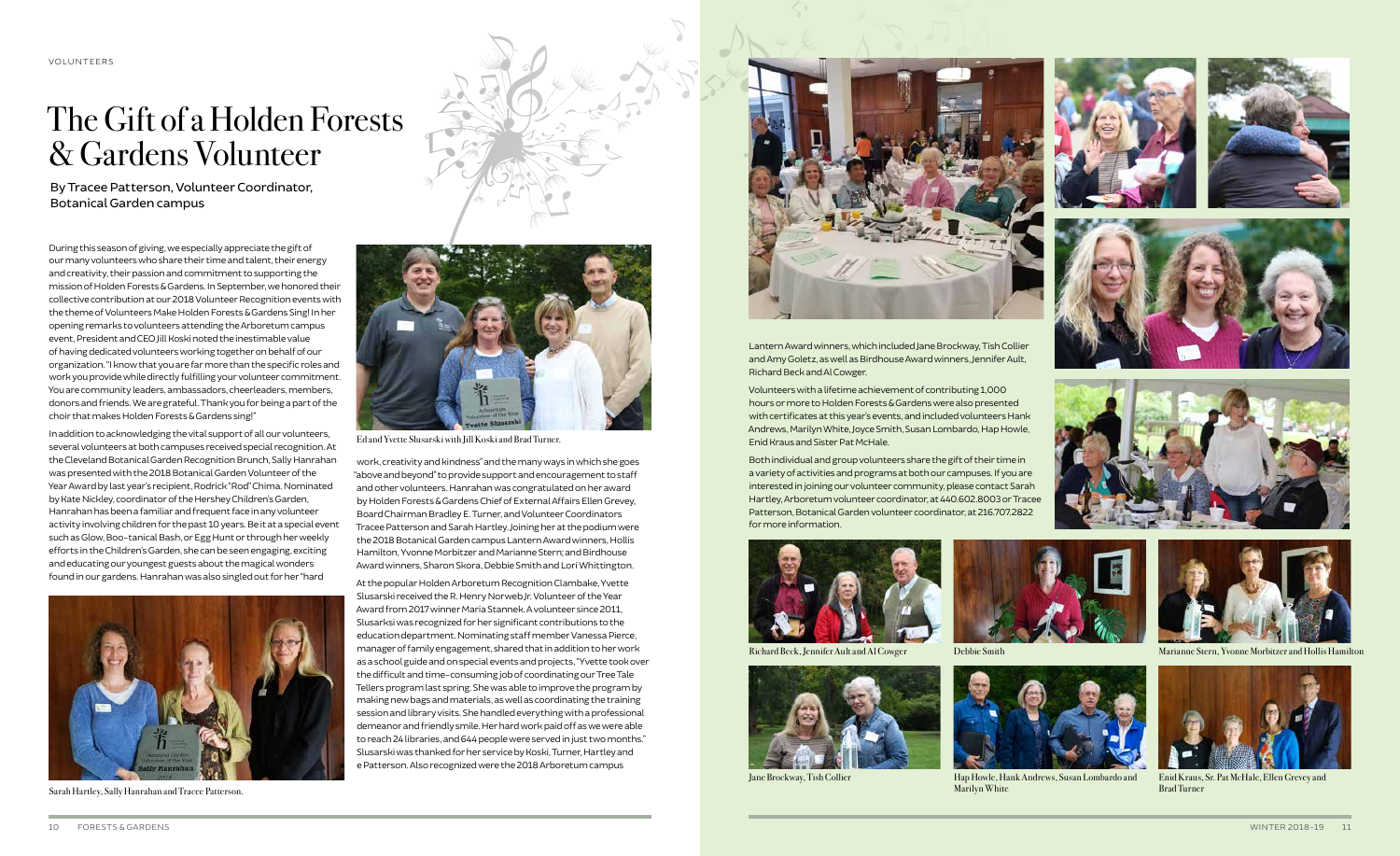*Holden Forests & Gardens hosted 40 researchers from universities around the country at Phys-Fest2 last July at the Holden Arboretum. During the training for plant eco-physiologists, participants had the opportunity to learn new research and communication skills while conducting research using the Arboretum's laboratories and the Murch Canopy Walk and Kalberer Tower. As part of the communications training, some of the participants were asked to write articles for Holden Forests & Gardens magazine about the research techniques they were using.*

What happens when sunlight interacts with leaves? Some of the light passes through the foliage, some is reflected and some is given off in the form of heat.

We are able to see the color of the leaves because our eyes can detect a portion of the reflected light. But how do leaves interact with the light that our eyes cannot see, including ultraviolet (UV), which is the light that causes us to get tan at the beach; or near-infrared (NIR), which is the light used to create heat in a space heater?

Scientists use a highly sensitive camera to measure the reflected sunlight from a material, such as a leaf, which splits light into hundreds of wavelengths (spectra), including many that humans cannot see, such as UV and NIR.

Because different materials have different properties, they react with light differently, each has a unique spectral signature in the same way that every person has a unique fingerprint. This spectral signature describes how intensely each wavelength of sunlight is reflected and can be used to answer questions about what we cannot see with our eyes alone.

During Phys-Fest, attending scientists used a hyperspectral camera to image leaves to determine if it is possible to predict if the American beech leave are infected by beech leaf disease based on their spectral signatures using a hyperspectral camera.

Although the process only takes a few minutes the resulting images unlock an immense amount of detail about how sunlight interacts

with these leaves. In the same amount of time it takes to microwave a bag of popcorn, the hyperspectral camera was able to capture 270 narrow wavelengths of reflected light from the target leaf. For comparison, a digital cameras can capture an image of the leaf in only three broad color wavelengths: red, green, and blue, matching the colors detectable by the human eye.

The images from the hyperspectral camera reveal subtle differences in the intensity of reflected wavelengths of light, which in turn allow scientists to determine from the leaf if the plant is under stress from overheating or displaying lower photosynthetic activity as a result of disease. Researchers can then use these measurements to detect differences between vigorous, healthy leaves and those showing symptoms of disease or stress. Likewise, scientists can observe how individual leaves on a tree differ (e.g. photosynthetic rate and water usage) depending on whether they are exposed to consistent sunlight at the top of the canopy or are well-shaded closer to the ground.

During PhysFest2, scientists were able to differentiate leaves from American beech trees infected by beech bark disease, even when symptoms of the disease were not visible to the naked eye. We found that infected leaves seem to reflect less light in the visible wavelengths, while reflecting more light in the NIR when compared to uninfected leaves. These differences in the NIR could potentially be used in future research to examine the degree of infection in these trees or to understand how the infection spreads. It is amazing that these powerful cameras can detect differences that are invisible to us!

**Editor's note***:* Kinzie Bailey, University of Arizona; Aaron Kamoske, Michigan State University; and Luiza Aparecido, Arizona State University contributed to this story.



Sorting through the data collected during Physfest2. photosynthesizing less than uninfected leaves.

## Phys-Fest 2

**Participants Use Hyperspectral Camera To See The Unseen** By Michelle Audie, Phys-Fest 2 Scientist, Washington State University



in reflectance between these two leaves suggests that infected leaves may be



The top two leaves show withering and dark spots, a sign of beech leaf disease. The bottom two leaves are healthy.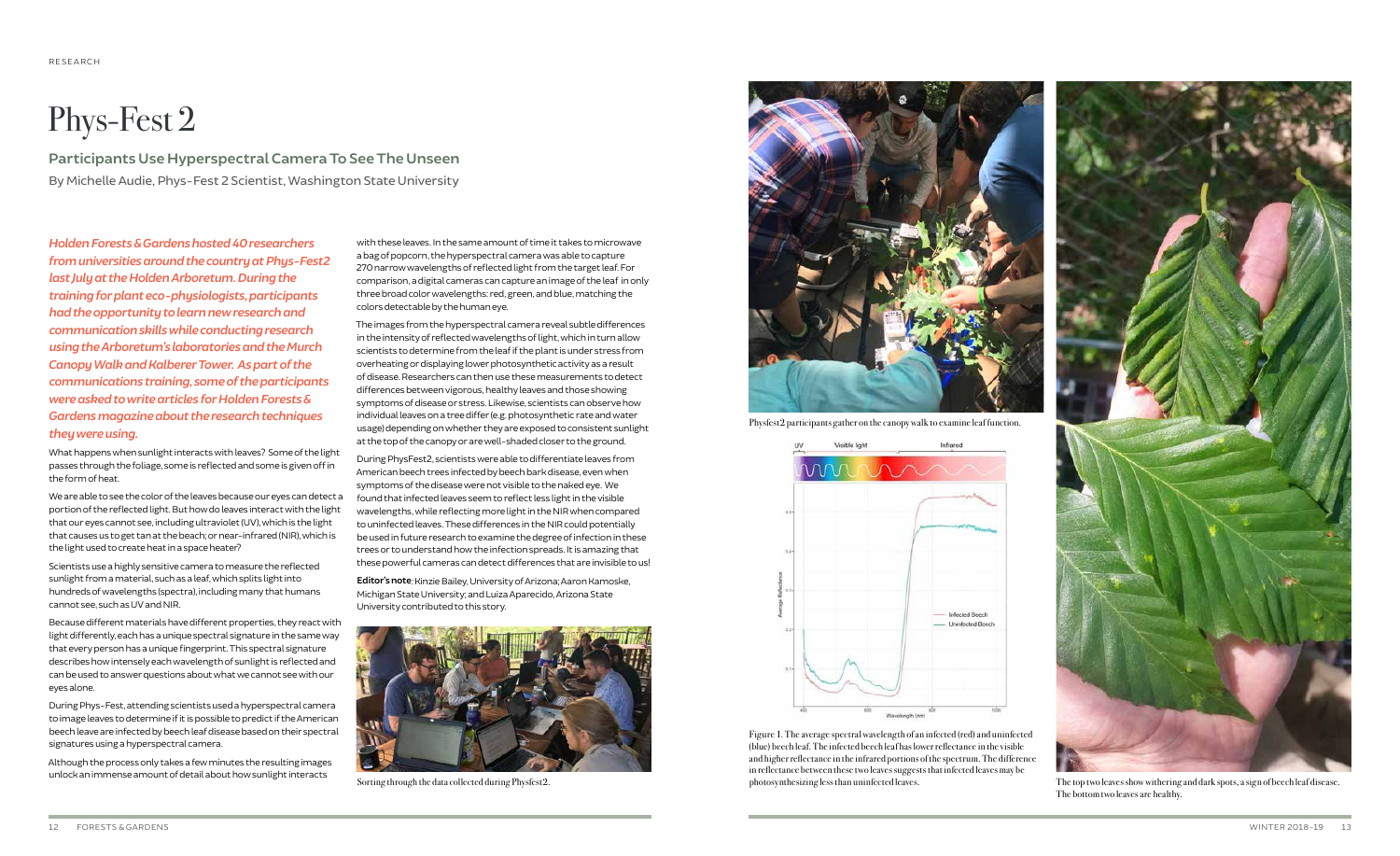It can be easy to let Cleveland's winter get you down, but thankfully, you can kick cabin fever to the curb, get off your couch and out of the house by checking out one of Holden Forests & Gardens many new winter programs. Whether you're looking to get into your stride with your fitness resolutions, be transported to a warmer and more vibrant place, or are interested in learning a new skill or meeting new people, there is something for you.

Many of us live our best life in January; we're still committed to our "New Year, new you" resolutions and are eager to get moving and active. Instead of hitting the gym, get outdoors and give snowshoeing a try. This fun, low-impact activity is a great workout for all ages. Visit our Holden Arboretum campus to rent a pair – \$5 per each two hours for adults and \$2 per each two hours for children – and explore the trails in all of their winter wonder. If you've never tried snowshoeing but are interested in learning, pop in to our new, free Pop-up Learn to Snowshoe classes offered with several days advance notice. This will help us ensure ideal weather resulting in a great introductory snowshoe experience. As winter weather sets

in, be sure to check our Facebook page for notifications on program dates and times, as well as how to register.

Do you tend to find yourself with a case of the winter blues? What better way to cure them than channeling the tropics by submersing yourself in the sights and sounds of Costa Rica. Join local artist Susan Danko in her full-day acrylic painting workshop in the Costa Rica glasshouse where participants can find inspiration among plants, birds and butterflies of a rainforest. This workshop can only accommodate eight people due to limited space in the glasshouse, so reserve a spot before they're gone.

Another option to add a splash of color to your winter is through Susan Morse's Botanicals with Brusho Crystal Watercolor class. In this class, you'll learn how to add eye-catching hues and unique texture to your paintings. All skill levels are welcome as participants will explore the limitless potential of this medium using their own unique artistic vision.

Are you looking for ways to spread some holiday cheer this season? Join Horticulturalist Mark Bir as he shares tips and tricks for propagating and encouraging your seasonal houseplants to flower and thrive. Each participant will take home three plants that are famous for their winter blooms; Christmas cactus, amaryllis and poinsettia. Keep all three for yourself or give them as gifts that will surely keep on giving for many winters to come.

In many homes, winter décor is synonymous with the holiday season. Live boughs of evergreens, branches of snowberries, pinecones and boxwood can make your home feel a little more festive this winter. Join Avalon Nursery owner Mary Slingluff at our Winter Greens Make-it Take-it workshop where she'll demonstrate how to create an elaborate holiday wreath and mixed greens garland. After the demonstration, participants can choose which of those projects they would like to create and take home, with personalized tips and tricks from Slingluff .

These programs offer a variety of opportunities to embrace all the wonder that winter has to offer. For more information about these and all of our other winter programs please visit holdenfg.org.

?

### Welcome Winter with our New Seasonal Programs By Ellie Rial, Manager of Adult Education

RESEARCH

# Phys-Fest 2

**Scientists Take the Temperature of Holden Forests & Gardens Conifer Collection** By Michelle Audie, Phys-Fest 2 Scientist, Washington State University

**Editor's note**: Phys-Fest 2 scientists Laura Ladwig, University of Wisconsin; Kinzie Bailey, Montana State University; and Jamie Mosel, Figure 1. Measuring heat stress in pines. Contributed to this story.



On a hot summer day, you may notice the leaves on your plants or backyard trees looking a tad thirsty. The hotter and drier it gets outside, the more water these plants use and lose. The leaves may even begin to wilt in response to overly hot conditions.

Our observations tell us that this phenomenon often affects some plants to a greater degree than others, but what triggers the wilting to occur in the first place? Most plants are anchored to one location by their roots and cannot escape rising temperatures. They have no choice but to acclimate to the stress they are undergoing, if they are not already adapted to withstand these conditions. Sometimes trees within the same species might vary their response when growing in a hot environment. Plant physiologists have aptly dubbed this plant response *heat stress*. When the temperature heats up, plants may simply lose more water to maintain functionality, and consume more water later to compensate.

In studying how heat stress affects plants, scientists have found that many plant species experience adverse consequences. These unfavorable conditions can affect plant growth in many ways, such as reducing photosynthesis. Scientists have also discovered that some species, and even sometimes certain individuals within a species, can resist heat stress quite well. This is great news because we want strong, healthy plants that can survive the unpredictable weather!

Holden Forests & Gardens is an excellent place to study how plants



with similar leaves may respond differently to temperature. For example, its conifer collection features evergreen species from all over the world growing together in one collection at the Arboretum. Although these conifers all have needle-like leaves, they vary in length, number and *greenness* between species.

At Phys-Fest 2, scientists used portable thermal imaging cameras to detect infrared waves, or heat emissions, that are later converted into temperature signatures. Infrared radiation (IR) comprises a narrow range of the electromagnetic spectrum just beyond the red side of the rainbow that we see with our eyes.

Every object gives off infrared (IR) radiation, and the amount of radiation relates to the temperature of the object. Although we can feel heat, we cannot see heat because IR is a wavelength that our eyes cannot detect. We need the assistance of IR thermal imaging to *see the heat* invisible to our eyes.

Scientists at Phys-Fest 2 were able to detect temperature differences between three species of pine growing in the Arboretum's conifer collection. They found that the tree different pines had different temperatures. Curious about whether these pines were undergoing temperature stress, they looked at greenness. A healthy plant will be very green, while a stressed plant will be less green. In *Figure 1*, we see that the long-needle pines are different from the others.

Scientists also found that the leaf temperature of pines (*Pinus*) were a few degrees hotter than the cedars' (*Calocedrus*) leaf temperature. The pines exhibited a much greater spread of leaf temperatures than the cedars, and one of the pines had a leaf temperature almost 5 degrees Celsius hotter than the cedars!

What can all of this tell us about heat stress in plants? These studies help us gain insight about species habitat preference and how they adapt their leaf structure to cope with environmental stress. We can also make some inferences about which trees are more likely to tolerate prolonged heat waves and which trees need a cooler climate, information that will help horticulturists and property owners select plants better suited to survive changing climate conditions. Similarly, we see that trees with different leaf shapes (shortleaf versus longleaf; twisted versus flat needles) respond differently to the environment even though they were grown in the same location.